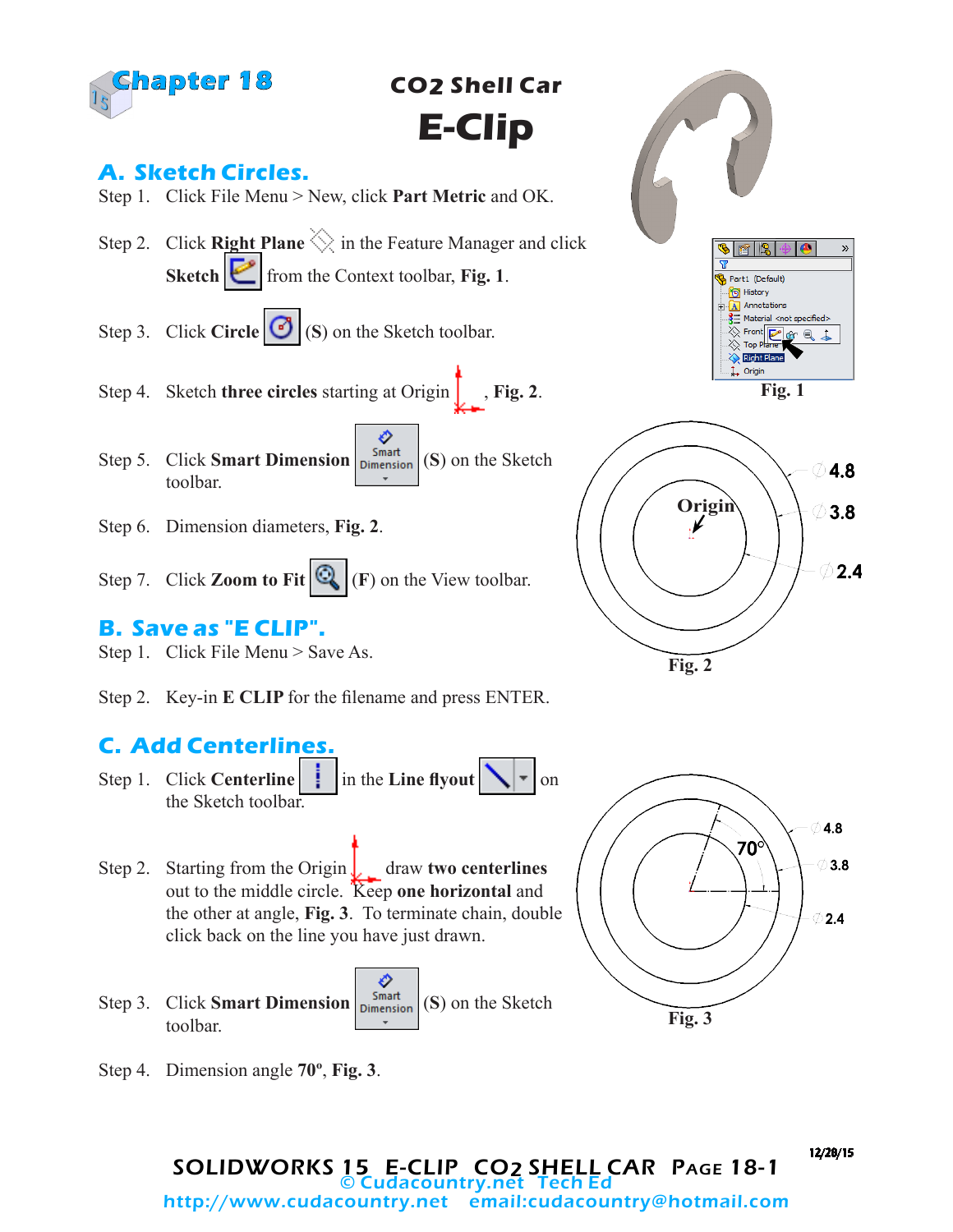

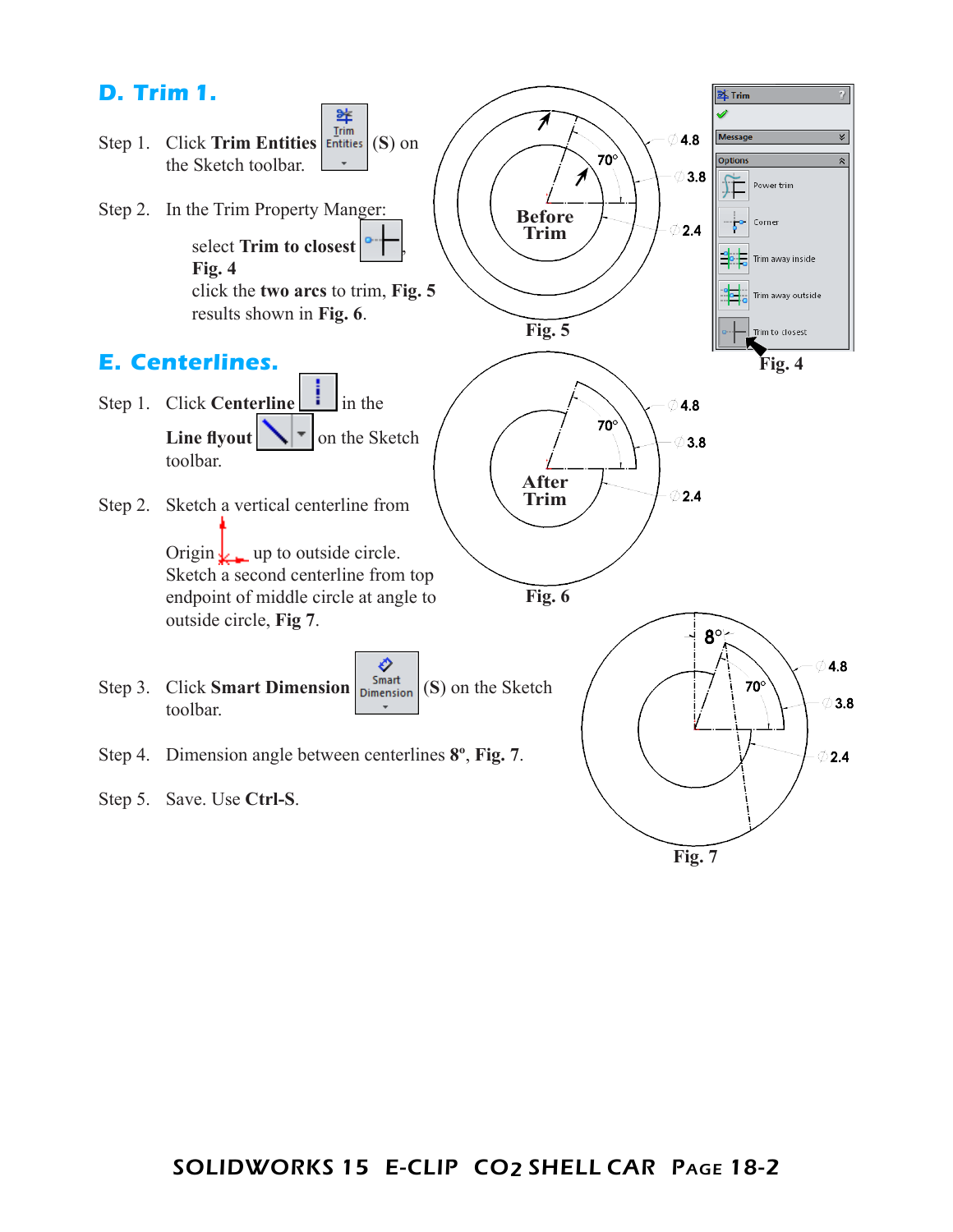# **F. Trim 2.**



- Step 1. Click **Line** (L) on the Sketch toolbar.
- Step 2. Draw **three lines** between arcs, **Fig. 11**.
- Step 3. Save. Use **Ctrl-S**.

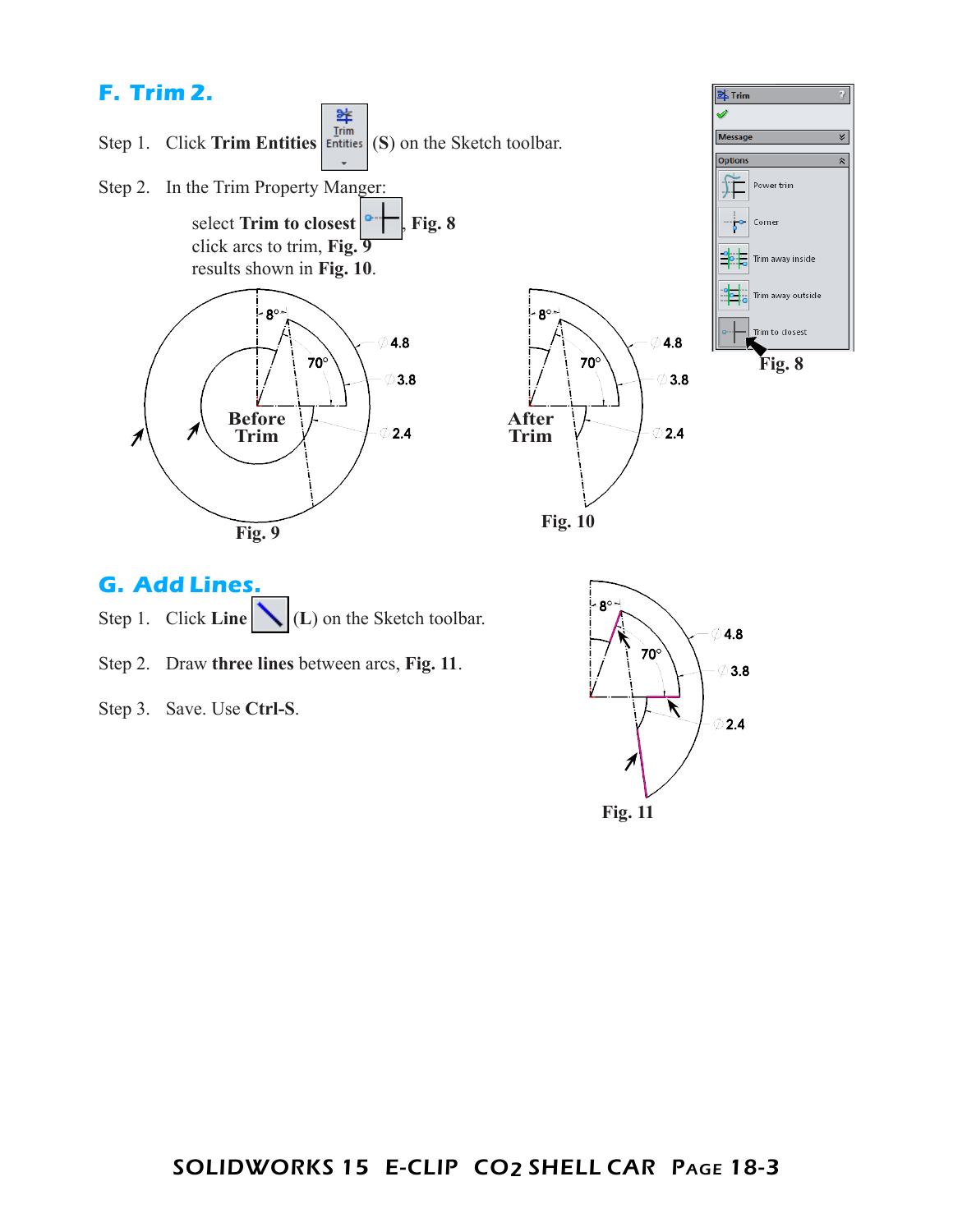#### **H. Sketch Fillets.**



SOLIDWORKS 15 E-CLIP CO2 SHELL CAR Page 18-4